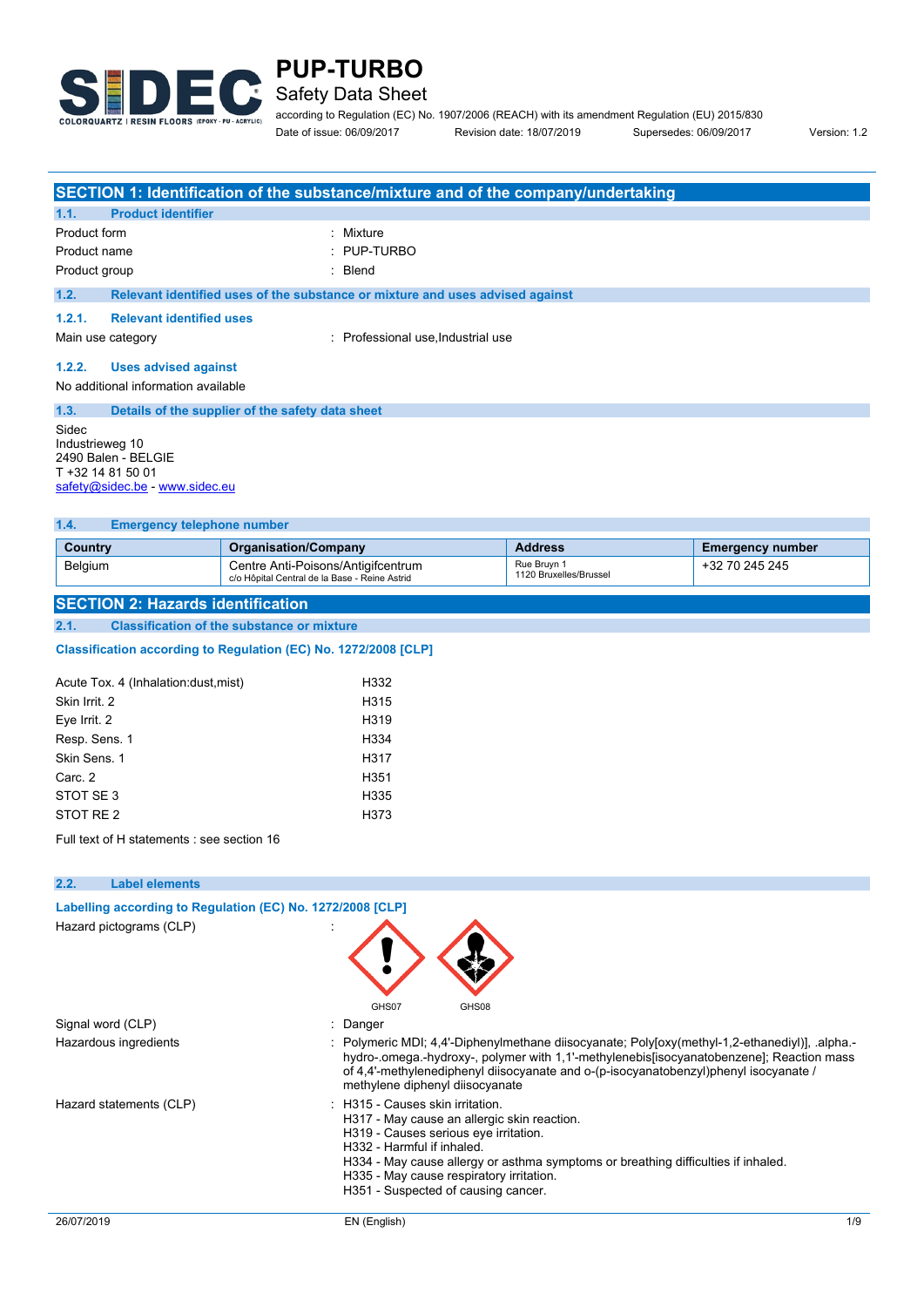### Safety Data Sheet

according to Regulation (EC) No. 1907/2006 (REACH) with its amendment Regulation (EU) 2015/830

|                                                                    | H373 - May cause damage to organs through prolonged or repeated exposure.                                                                                                                                                                                                                                                                                                                      |
|--------------------------------------------------------------------|------------------------------------------------------------------------------------------------------------------------------------------------------------------------------------------------------------------------------------------------------------------------------------------------------------------------------------------------------------------------------------------------|
| Precautionary statements (CLP)                                     | : P201 - Obtain special instructions before use.<br>P202 - Do not handle until all safety precautions have been read and understood.<br>P260 - Do not breathe vapours, gas, mist, fume, dust.<br>P264 - Wash hands, face thoroughly after handling.<br>P271 - Use only outdoors or in a well-ventilated area.<br>P272 - Contaminated work clothing should not be allowed out of the workplace. |
| 2.3.<br><b>Other hazards</b>                                       |                                                                                                                                                                                                                                                                                                                                                                                                |
| Adverse physicochemical, human health and<br>environmental effects | : Suspected of causing cancer. May cause damage to organs through prolonged or repeated<br>exposure. Harmful if inhaled. May cause respiratory irritation. Causes skin irritation. May cause<br>an allergic skin reaction. Causes serious eye irritation. May cause allergy or asthma symptoms<br>or breathing difficulties if inhaled.                                                        |

#### **SECTION 3: Composition/information on ingredients**

### **3.1. Substances**

Not applicable

#### **3.2. Mixtures**

| <b>Name</b>                                                                                                                               | <b>Product identifier</b>                                                                              | $\frac{9}{6}$ | <b>Classification according to</b><br><b>Regulation (EC) No.</b><br>1272/2008 [CLP]                                                                                                                      |
|-------------------------------------------------------------------------------------------------------------------------------------------|--------------------------------------------------------------------------------------------------------|---------------|----------------------------------------------------------------------------------------------------------------------------------------------------------------------------------------------------------|
| Polymeric MDI                                                                                                                             | (CAS-No.) 9016-87-9<br>(EC-No.) 500-079-6<br>(REACH-no) 01-2119457024-46                               | $13 - 30$     | Acute Tox. 4 (Inhalation), H332<br>Skin Irrit. 2, H315<br>Eye Irrit. 2, H319<br>Resp. Sens. 1, H334<br>Skin Sens. 1, H317<br>Carc. 2, H351<br>STOT SE 3, H335<br>STOT RE 2, H373                         |
| 4,4'-Diphenylmethane diisocyanate                                                                                                         | (CAS-No.) 101-68-8<br>(EC-No.) 202-966-0<br>(EC Index-No.) 615-005-00-9<br>(REACH-no) 01-2119457014-47 | $13 - 30$     | Carc. 2, H351<br>Resp. Sens. 1, H334<br>Skin Sens. 1, H317<br>Acute Tox. 4 (Inhalation), H332<br>STOT RE 2, H373<br>Skin Irrit. 2, H315<br>Eye Irrit. 2, H319<br>STOT SE 3, H335                         |
| Poly[oxy(methyl-1,2-ethanediyl)], .alpha.-hydro-.omega.-<br>hydroxy-, polymer with 1,1'-methylenebis[isocyanatobenzene]                   | (CAS-No.) 39420-98-9<br>(EC-No.) 643-036-8                                                             | $13 - 30$     | Acute Tox. 4 (Inhalation), H332<br>Skin Irrit. 2, H315<br>Eye Irrit. 2, H319<br>Resp. Sens. 1, H334<br>Resp. Sens. 1A, H334<br>Skin Sens. 1, H317<br>Carc. 2, H351<br>STOT SE 3, H335<br>STOT RE 2, H373 |
| Reaction mass of 4.4'-methylenediphenyl diisocyanate and o-<br>(p-isocyanatobenzyl)phenyl isocyanate / methylene diphenyl<br>diisocyanate | (EC Index-No.) 905-806-4<br>(REACH-no) 01-2119457015-45                                                | $13 - 30$     | Acute Tox. 4 (Inhalation), H332<br>Skin Irrit. 2, H315<br>Eye Irrit. 2, H319<br>Resp. Sens. 1, H334<br><b>Skin Sens. 1. H317</b><br>Carc. 2, H351<br>STOT SE 3, H335<br>STOT RE 2, H373                  |
| 1,1'-Methylenebis [isocyanatobenzene], polymer with 1,2-<br>ethanediamine, methyloxirane and oxirane, block                               |                                                                                                        | $13 - 30$     | Acute Tox. 4 (Inhalation), H332<br>Skin Irrit. 2, H315<br>Eye Irrit. 2, H319<br>Resp. Sens. 1, H334<br><b>Skin Sens. 1, H317</b><br>Carc. 2, H351<br>STOT SE 3, H335<br>STOT RE 2, H373                  |
| <b>Specific concentration limits:</b>                                                                                                     |                                                                                                        |               |                                                                                                                                                                                                          |

#### **Product identifier Product identifier Specific concentration limits** 4,4'-Diphenylmethane diisocyanate (CAS-No.) 101-68-8<br>(EC-No.) 202-966-0 (EC Index-No.) 615-005-00-9 (REACH-no) 01-2119457014-47 ( 0,1 =<C < 100) Resp. Sens. 1, H334 ( 5 =<C < 100) STOT SE 3, H335 ( 5 =<C < 100) Skin Irrit. 2, H315 ( 5 =<C < 100) Eye Irrit. 2, H319

Full text of H-statements: see section 16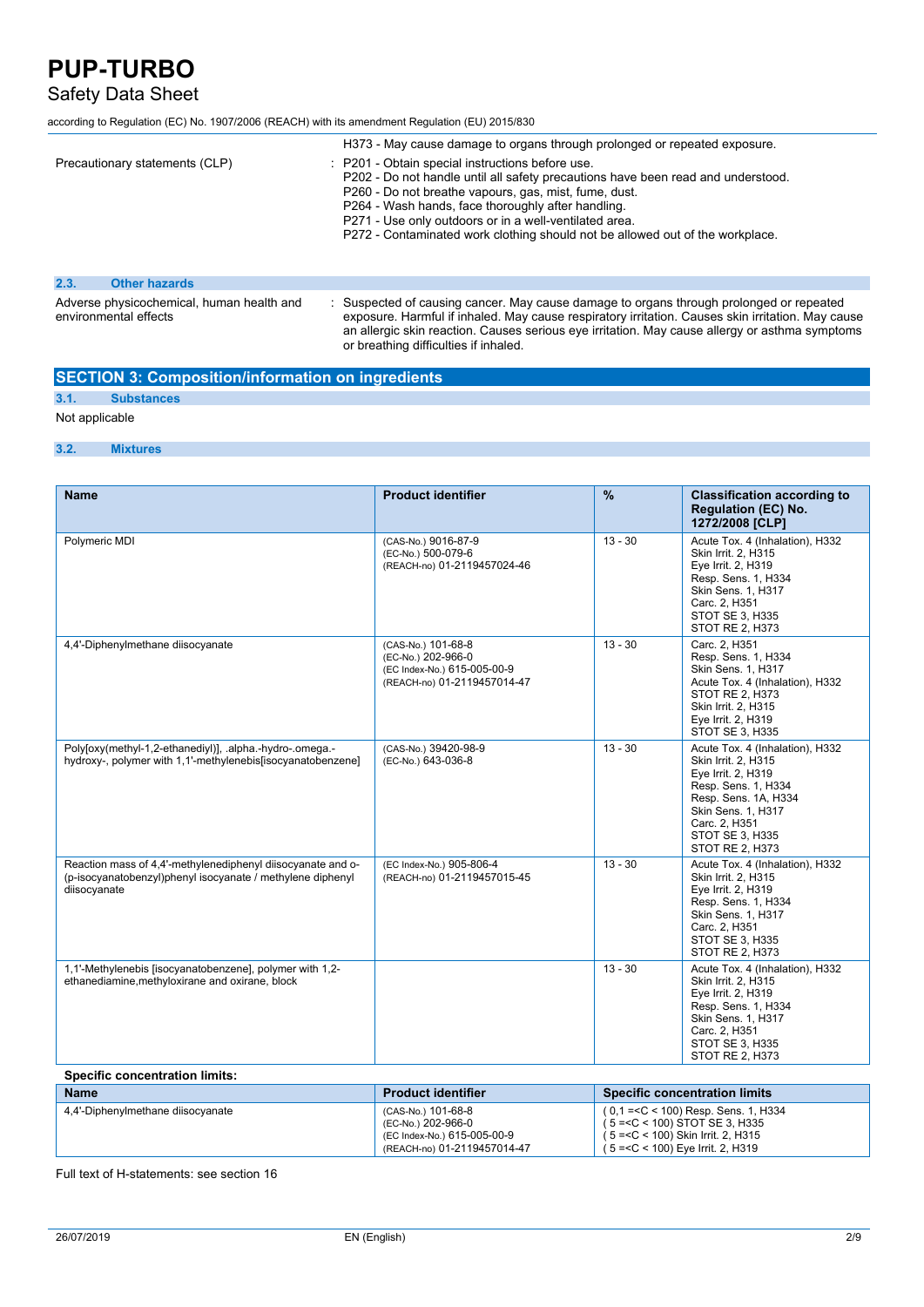### Safety Data Sheet

according to Regulation (EC) No. 1907/2006 (REACH) with its amendment Regulation (EU) 2015/830

| <b>SECTION 4: First aid measures</b>                                |                                                                                                                                                                                                                                                                                                                                                                                                                                                                                                                                                                                                                                                                                                                                             |
|---------------------------------------------------------------------|---------------------------------------------------------------------------------------------------------------------------------------------------------------------------------------------------------------------------------------------------------------------------------------------------------------------------------------------------------------------------------------------------------------------------------------------------------------------------------------------------------------------------------------------------------------------------------------------------------------------------------------------------------------------------------------------------------------------------------------------|
| 4.1.<br><b>Description of first aid measures</b>                    |                                                                                                                                                                                                                                                                                                                                                                                                                                                                                                                                                                                                                                                                                                                                             |
| First-aid measures general                                          | : Call a poison center or a doctor if you feel unwell.                                                                                                                                                                                                                                                                                                                                                                                                                                                                                                                                                                                                                                                                                      |
| First-aid measures after inhalation                                 | If inhaled, remove to fresh air. If not breathing, give artificial respiration. Get medical attention<br>immediately. Treatment is symptomatic for primary irritation or bronchospasm. If breathing is<br>laboured, oxygen should be administered by qualified personnel.                                                                                                                                                                                                                                                                                                                                                                                                                                                                   |
| First-aid measures after skin contact                               | Wash off immediately with soap and plenty of water. Take off contaminated clothing. If skin<br>irritation or rash occurs: Get medical advice/attention. An MDI study has demonstrated that a<br>polyglycol-based skin cleanser (such as D-TamTM, PEG-400) or corn oil may be more effective<br>than soap and water.                                                                                                                                                                                                                                                                                                                                                                                                                         |
| First-aid measures after eye contact                                | Rinse cautiously with water for several minutes. Remove contact lenses, if present and easy to<br>do. Continue rinsing.                                                                                                                                                                                                                                                                                                                                                                                                                                                                                                                                                                                                                     |
| First-aid measures after ingestion                                  | Call a poison center or a doctor if you feel unwell. Do not induce vomiting without medical<br>advice. Never give anything by mouth to an unconscious person.                                                                                                                                                                                                                                                                                                                                                                                                                                                                                                                                                                               |
| 4.2.<br>Most important symptoms and effects, both acute and delayed |                                                                                                                                                                                                                                                                                                                                                                                                                                                                                                                                                                                                                                                                                                                                             |
| Symptoms/effects after inhalation                                   | : LC50 (rat) : ca. 490 mg/m <sup>3</sup> (4 hours) : using experimentally produced respirable aerosol having<br>aerodynamic diameter <5microns. This product is a respiratory irritant and potential respiratory<br>sensitiser: repeated inhalation of vapour or aerosol at levels above the occupational exposure<br>limit could cause respiratory sensitisation. Symptoms may include irritation to the eyes, nose,<br>throat and lungs, possibly combined with dryness of the throat, tightness of chest and difficulty<br>in breathing. The onset of the respiratory symptoms may be delayed for several hours after<br>exposure. A hyper-reactive response to even minimal concentrations of MDI may develop in<br>sensitised persons. |
| Symptoms/effects after skin contact                                 | Irritating to skin. May cause sensitisation by skin contact. Animal studies have shown that<br>respiratory sensitisation can be induced by skin contact with known respiratory sensitisers<br>including diisocyanates. These results emphasize the need for protective clothing including<br>gloves to be worn at all times when handling these chemicals or in maintenance work.                                                                                                                                                                                                                                                                                                                                                           |
| Symptoms/effects after eye contact                                  | : Eye irritation.                                                                                                                                                                                                                                                                                                                                                                                                                                                                                                                                                                                                                                                                                                                           |
| Symptoms/effects after ingestion                                    | : Low oral toxicity. Ingestion may cause irritation of the gastrointestinal tract.                                                                                                                                                                                                                                                                                                                                                                                                                                                                                                                                                                                                                                                          |

**4.3. Indication of any immediate medical attention and special treatment needed**

Treat symptomatically. In case of inhalation of decomposition products in a fire, symptoms may be delayed. The exposed person may need to be kept under medical surveillance for 48 hours.

|                   | <b>SECTION 5: Firefighting measures</b>                             |                                               |                                                                                                                                                                                                                                                                                                                  |  |  |
|-------------------|---------------------------------------------------------------------|-----------------------------------------------|------------------------------------------------------------------------------------------------------------------------------------------------------------------------------------------------------------------------------------------------------------------------------------------------------------------|--|--|
| 5.1.              | <b>Extinguishing media</b>                                          |                                               |                                                                                                                                                                                                                                                                                                                  |  |  |
|                   | Suitable extinguishing media                                        |                                               | Dry powder. Foam. Carbon dioxide.                                                                                                                                                                                                                                                                                |  |  |
|                   | Unsuitable extinguishing media                                      |                                               | Reacts on contact with water releasing carbon dioxide (CO2). Water may be used if no other<br>available and then in copious quantities. Reaction between water and hot isocyanate may be<br>vigorous. Prevent washings from entering water courses, keep fire exposed containers cool by<br>spraying with water. |  |  |
| 5.2.              | Special hazards arising from the substance or mixture               |                                               |                                                                                                                                                                                                                                                                                                                  |  |  |
| fire              | Hazardous decomposition products in case of                         |                                               | : Toxic fumes may be released, carbon dioxide (CO2), Carbon monoxide, Nitrogen dioxide,                                                                                                                                                                                                                          |  |  |
| 5.3.              | <b>Advice for firefighters</b>                                      |                                               |                                                                                                                                                                                                                                                                                                                  |  |  |
|                   | Precautionary measures fire                                         |                                               | Evacuate and limit access.                                                                                                                                                                                                                                                                                       |  |  |
|                   | Protection during firefighting                                      |                                               | Do not attempt to take action without suitable protective equipment. Self-contained breathing<br>apparatus. Complete protective clothing. Boots made of PVC. Safety helmet.                                                                                                                                      |  |  |
| Other information |                                                                     |                                               | Reacts on contact with water releasing carbon dioxide (CO2).                                                                                                                                                                                                                                                     |  |  |
|                   |                                                                     | <b>SECTION 6: Accidental release measures</b> |                                                                                                                                                                                                                                                                                                                  |  |  |
|                   |                                                                     |                                               |                                                                                                                                                                                                                                                                                                                  |  |  |
| 6.1.              | Personal precautions, protective equipment and emergency procedures |                                               |                                                                                                                                                                                                                                                                                                                  |  |  |
| 6.1.1.            | For non-emergency personnel                                         |                                               |                                                                                                                                                                                                                                                                                                                  |  |  |
|                   | <b>Emergency procedures</b>                                         |                                               | Ventilate spillage area. Do not breathe dust/fume/gas/mist/vapours/spray. Avoid contact with<br>skin and eyes.                                                                                                                                                                                                   |  |  |
| 6.1.2.            | For emergency responders                                            |                                               |                                                                                                                                                                                                                                                                                                                  |  |  |
|                   | Protective equipment                                                |                                               | Do not attempt to take action without suitable protective equipment. For further information<br>refer to section 8: "Exposure controls/personal protection".                                                                                                                                                     |  |  |
| 6.2.              | <b>Environmental precautions</b>                                    |                                               |                                                                                                                                                                                                                                                                                                                  |  |  |
|                   | Avoid release to the environment.                                   |                                               |                                                                                                                                                                                                                                                                                                                  |  |  |
| 6.3.              | Methods and material for containment and cleaning up                |                                               |                                                                                                                                                                                                                                                                                                                  |  |  |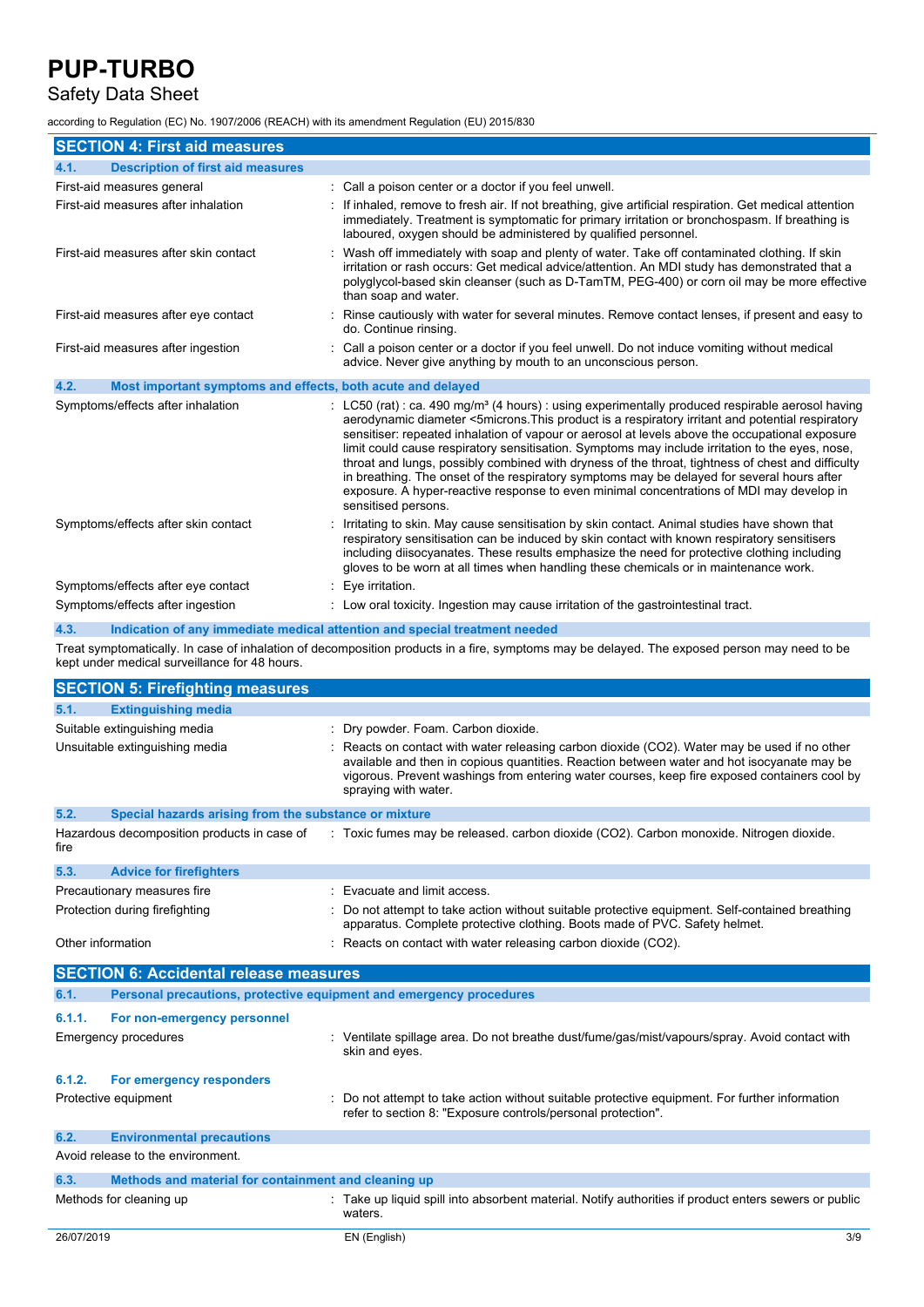### Safety Data Sheet

according to Regulation (EC) No. 1907/2006 (REACH) with its amendment Regulation (EU) 2015/830

| Other information |                                                              | : Dispose of materials or solid residues at an authorized site.                                                                                                                                                                                                                                   |
|-------------------|--------------------------------------------------------------|---------------------------------------------------------------------------------------------------------------------------------------------------------------------------------------------------------------------------------------------------------------------------------------------------|
| 6.4.              | <b>Reference to other sections</b>                           |                                                                                                                                                                                                                                                                                                   |
|                   | For further information refer to section 13.                 |                                                                                                                                                                                                                                                                                                   |
|                   | <b>SECTION 7: Handling and storage</b>                       |                                                                                                                                                                                                                                                                                                   |
| 7.1.              | <b>Precautions for safe handling</b>                         |                                                                                                                                                                                                                                                                                                   |
|                   | Precautions for safe handling                                | Obtain special instructions before use. Do not handle until all safety precautions have been<br>read and understood. Wear personal protective equipment. Do not breathe<br>dust/fume/gas/mist/vapours/spray. Use only outdoors or in a well-ventilated area. Avoid contact<br>with skin and eyes. |
|                   | Hygiene measures                                             | : Wash contaminated clothing before reuse. Contaminated work clothing should not be allowed<br>out of the workplace. Do not eat, drink or smoke when using this product. Always wash hands<br>after handling the product.                                                                         |
| 7.2.              | Conditions for safe storage, including any incompatibilities |                                                                                                                                                                                                                                                                                                   |
|                   | Storage conditions                                           | Store locked up. Keep container tightly closed. Keep cool. Store in a dry, well ventilated place<br>away from sources of heat, ignition and direct sunlight.                                                                                                                                      |

**7.3. Specific end use(s)**

No additional information available

#### **SECTION 8: Exposure controls/personal protection**

**8.1. Control parameters**

| 4,4'-Diphenylmethane diisocyanate (101-68-8) |                               |                           |  |
|----------------------------------------------|-------------------------------|---------------------------|--|
| Belgium                                      | Limit value $(mg/m3)$         | $0,052$ mg/m <sup>3</sup> |  |
| Belgium                                      | Limit value (ppm)             | 0,005 ppm                 |  |
| France                                       | VME (mg/m <sup>3</sup> )      | $0,1 \,\mathrm{mg/m^3}$   |  |
| France                                       | VME (ppm)                     | $0,01$ ppm                |  |
| France                                       | $VLE$ (mg/m <sup>3</sup> )    | $0,2 \,\mathrm{mg/m^3}$   |  |
| France                                       | VLE (ppm)                     | $0,02$ ppm                |  |
| United Kingdom                               | WEL TWA (mg/m <sup>3</sup> )  | $0,02 \,\mathrm{mg/m^3}$  |  |
| United Kingdom                               | WEL STEL (mg/m <sup>3</sup> ) | $0.07 \,\mathrm{mg/m^3}$  |  |
| USA - ACGIH                                  | ACGIH TWA (ppm)               | $0,005$ ppm               |  |

#### **8.2. Exposure controls**

Personal protective equipment : Gloves. Protective goggles.



Appropriate engineering controls : Ensure good ventilation of the work station.

- 
- Materials for protective clothing : Cotton dust. Tyvek® Gown/Coveralls
- Hand protection **interprotatal intervals** Wear suitable gloves tested to EN374. Since the product consists of several substances, it is possible to estimate the durability of the glove material beforehand and it therefore needs to be tested before use. Choosing the proper glove is a decision that depends not only on the type of material, but also on other quality features, which differ for each manufacturer. The exact break trough time has to be found out by the manufacturer of the protective gloves and has to be observed. Recommended materials. Butyl rubber gloves. Viton. Vinyl. 5 (> 240 minutes)
- Eye protection : Safety glasses. A risk assessment is required
- Skin and body protection : Wear suitable protective clothing. Personal protective equipment for the body should be selected based on the task being performed and the risks involved and should be approved by a specialist before handling this product. Body: Recommended: Overall (preferably heavy cotton) or Tyvek-Pro Tech 'C', Tyvek-Pro 'F' disposable coverall. Impervious footwear must be worn

Respiratory protection : Carry out operations in the open/under local exhaust/ventilation or with respiratory protection

Environmental exposure controls : Avoid release to the environment.

Other information : Wash hands and face before break and at end of works. Do not eat, drink or smoke when using this product. Separate working clothes from town clothes. Launder separately.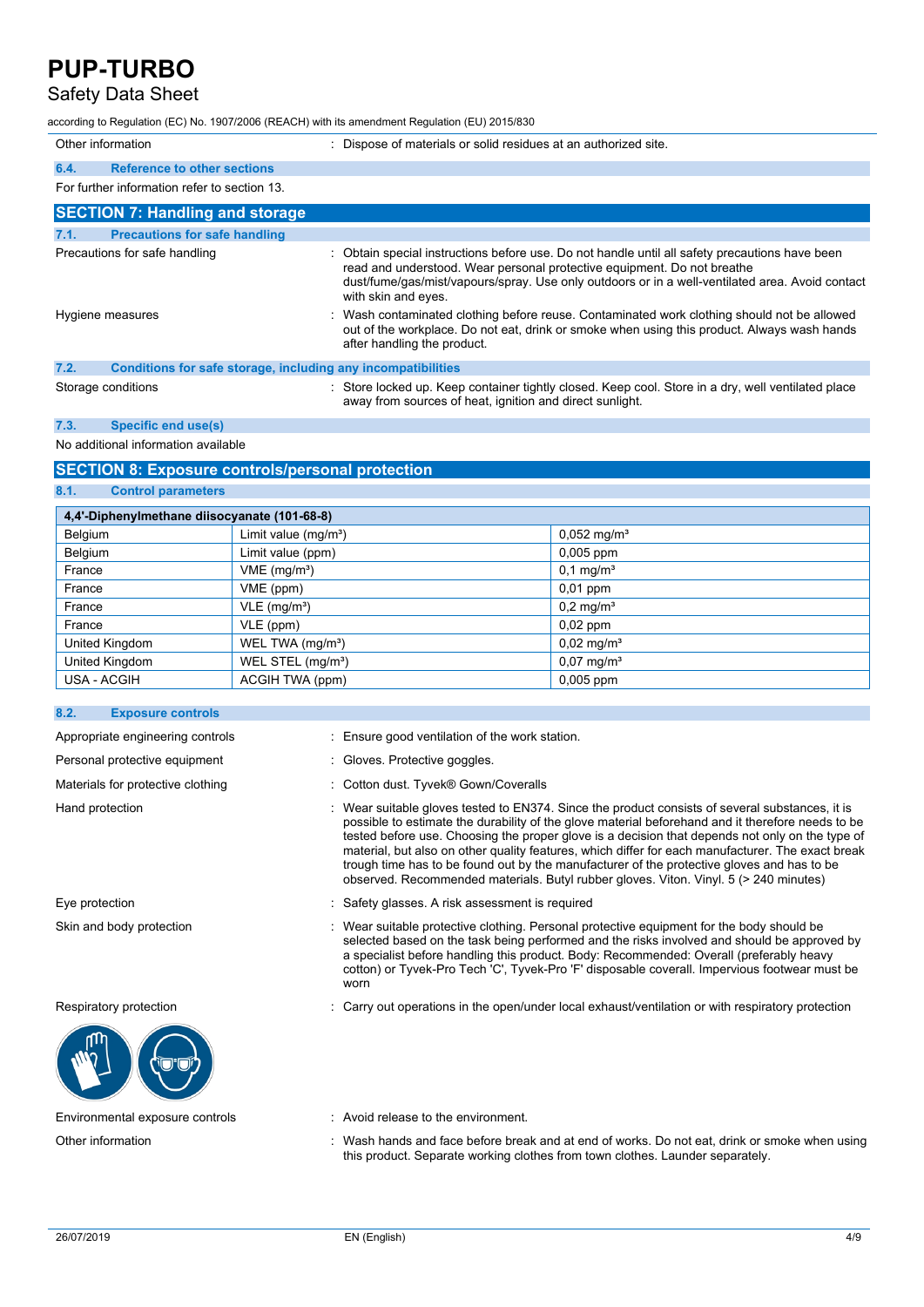### Safety Data Sheet

according to Regulation (EC) No. 1907/2006 (REACH) with its amendment Regulation (EU) 2015/830

| <b>SECTION 9: Physical and chemical properties</b>            |                                            |  |
|---------------------------------------------------------------|--------------------------------------------|--|
| 9.1.<br>Information on basic physical and chemical properties |                                            |  |
| Physical state                                                | : Liquid                                   |  |
| Colour                                                        | : No data available                        |  |
| Odour                                                         | $:$ slight.                                |  |
| Odour threshold                                               | No data available                          |  |
| рH                                                            | : No data available                        |  |
| Relative evaporation rate (butylacetate=1)                    | : No data available                        |  |
| Melting point                                                 | : Not applicable                           |  |
| Freezing point                                                | : No data available                        |  |
| Boiling point                                                 | : No data available                        |  |
| Flash point                                                   | > 130 °C [EC A.9 Flash-Point (closed cup)] |  |
| Auto-ignition temperature                                     | : No data available                        |  |
| Decomposition temperature                                     | : No data available                        |  |
| Flammability (solid, gas)                                     | : Not applicable                           |  |
| Vapour pressure                                               | 0,0000024 kPa                              |  |
| Relative vapour density at 20 °C                              | No data available                          |  |
| Relative density                                              | No data available                          |  |
| Density                                                       | 1,176 $q/cm^{3}$                           |  |
| Solubility                                                    | No data available                          |  |
| Log Pow                                                       | No data available                          |  |
| Viscosity, kinematic                                          | $370$ mm <sup>2</sup> /s                   |  |
| Viscosity, dynamic                                            | $440 - 500$                                |  |
| <b>Explosive properties</b>                                   | No data available                          |  |
| Oxidising properties                                          | No data available                          |  |
| <b>Explosive limits</b>                                       | : No data available                        |  |
| 9.2.<br><b>Other information</b>                              |                                            |  |
| No additional information available                           |                                            |  |

### **SECTION 10: Stability and reactivity**

#### **10.1. Reactivity**

Insufficient data available.

#### **10.2. Chemical stability**

Stable under normal conditions.

#### **10.3. Possibility of hazardous reactions**

Reaction with water (moisture) produces CO2-gas. Exothermic reaction with materials containing active hydrogen groups. The reaction becomes progressively more vigorous and can be violent at higher temperatures if the miscibility of the reaction partners is good or is supported by stirring or by the presence of solvents. MDI is insoluble with, and heavier than water and sinks to the bottom but reacts slowly at the interface. A solid waterinsoluble layer of polyurea is formed at the interface by liberating carbon dioxide gas.

#### **10.4. Conditions to avoid**

High temperature.

#### **10.5. Incompatible materials**

Amines. alcohols. acids and bases. Water.

#### **10.6. Hazardous decomposition products**

carbon oxides (CO and CO2). Nitrogen oxides. hydrocarbons. Hydrogen cyanide.

| <b>SECTION 11: Toxicological information</b>  |                                             |  |
|-----------------------------------------------|---------------------------------------------|--|
| 11.1.<br>Information on toxicological effects |                                             |  |
| Acute toxicity                                | Inhalation: dust, mist: Harmful if inhaled. |  |
| ATE CLP (dust, mist)                          | $1.5$ mg/l/4h                               |  |
| 4,4'-Diphenylmethane diisocyanate (101-68-8)  |                                             |  |
| LD50 oral rat                                 | > 7616 mg/kg                                |  |
| LD50 dermal rabbit                            | > 9400 mg/kg bodyweight                     |  |
| LC50 inhalation rat (mg/l)                    | $0.49$ mg/l air                             |  |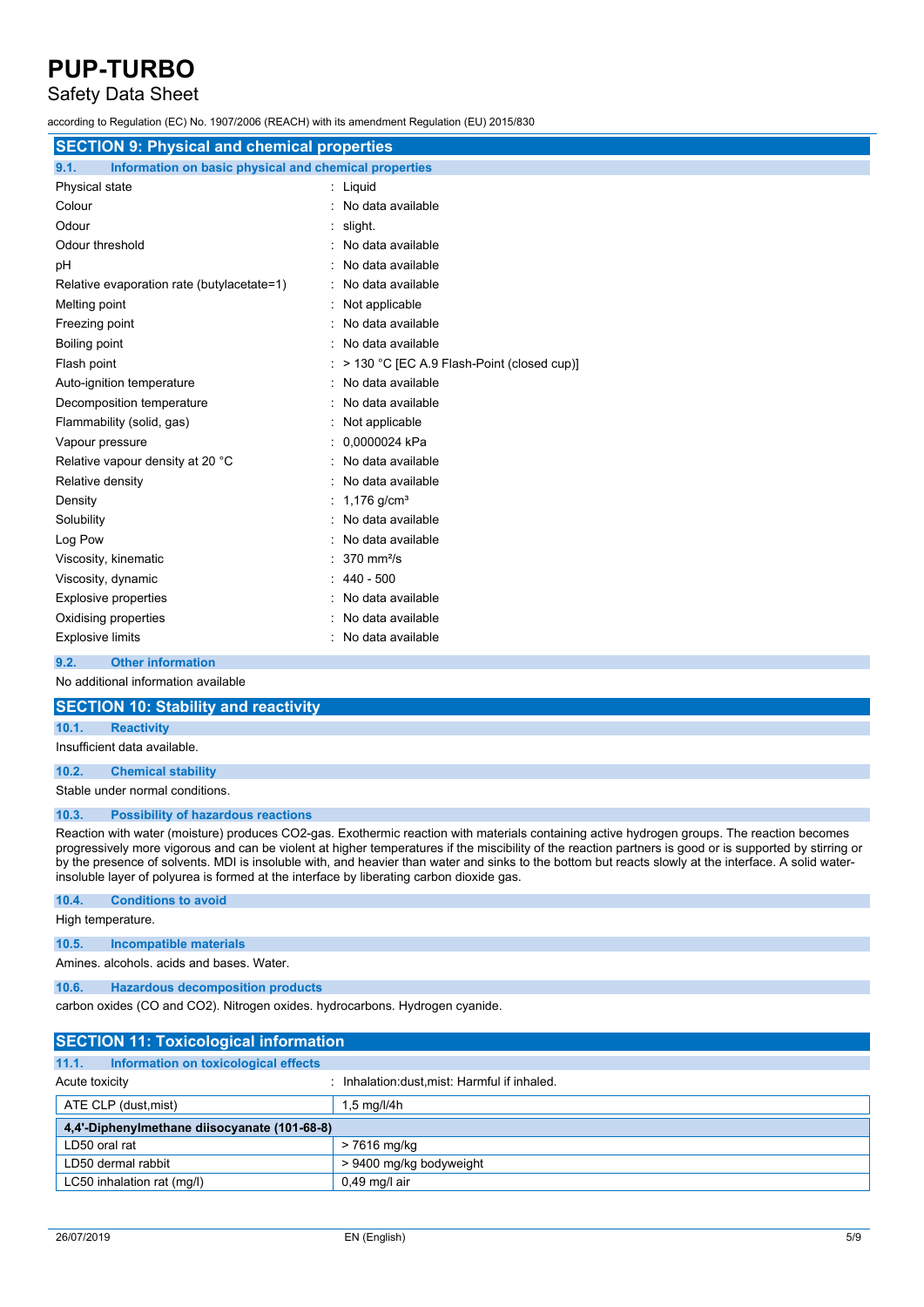### Safety Data Sheet

according to Regulation (EC) No. 1907/2006 (REACH) with its amendment Regulation (EU) 2015/830

| Polymeric MDI (9016-87-9)                                                                                                             |                                                                                                                    |  |
|---------------------------------------------------------------------------------------------------------------------------------------|--------------------------------------------------------------------------------------------------------------------|--|
|                                                                                                                                       |                                                                                                                    |  |
| LD50 oral rat                                                                                                                         | $> 10000$ mg/m <sup>3</sup>                                                                                        |  |
| LD50 dermal rabbit                                                                                                                    | > 9400                                                                                                             |  |
| LC50 inhalation rat (mg/l)                                                                                                            | $>$ mg/l/4h                                                                                                        |  |
| Reaction mass of 4,4'-methylenediphenyl diisocyanate and o-(p-isocyanatobenzyl)phenyl isocyanate / methylene diphenyl<br>diisocyanate |                                                                                                                    |  |
| LD50 oral rat                                                                                                                         | > 10000 g/kg                                                                                                       |  |
| LD50 dermal rat                                                                                                                       | $\approx$ 50 mg/kg                                                                                                 |  |
| LD50 dermal rabbit                                                                                                                    | > 9400 mg/kg                                                                                                       |  |
| LC50 inhalation rat (mg/l)                                                                                                            | 0,49 mg/l/4h                                                                                                       |  |
| Skin corrosion/irritation                                                                                                             | Causes skin irritation.                                                                                            |  |
| Serious eye damage/irritation                                                                                                         | Causes serious eye irritation.                                                                                     |  |
| Respiratory or skin sensitisation                                                                                                     | May cause allergy or asthma symptoms or breathing difficulties if inhaled. May cause an<br>allergic skin reaction. |  |
| Germ cell mutagenicity                                                                                                                | Not classified                                                                                                     |  |
| Carcinogenicity                                                                                                                       | Suspected of causing cancer.                                                                                       |  |
| Reproductive toxicity                                                                                                                 | Not classified                                                                                                     |  |
| STOT-single exposure                                                                                                                  | May cause respiratory irritation.                                                                                  |  |
| STOT-repeated exposure                                                                                                                | May cause damage to organs through prolonged or repeated exposure.                                                 |  |
| Aspiration hazard                                                                                                                     | Not classified                                                                                                     |  |
| <b>PUP-TURBO</b>                                                                                                                      |                                                                                                                    |  |
| Viscosity, kinematic                                                                                                                  | $370$ mm $2/s$                                                                                                     |  |

### **SECTION 12: Ecological information**

### **12.1. Toxicity**

Ecology - general **interproduct is not considered harmful to aquatic organisms nor to cause long-term adverse** effects in the environment.

| 4.4'-Diphenylmethane diisocyanate (101-68-8)                                                                                          |                  |
|---------------------------------------------------------------------------------------------------------------------------------------|------------------|
| $LC50$ fish 1                                                                                                                         | $> 1000$ mg/l    |
| EC50 Daphnia 1                                                                                                                        | 129,7 mg/l       |
| NOEC chronic crustacea                                                                                                                | $>= 10$ ma/l     |
| Polymeric MDI (9016-87-9)                                                                                                             |                  |
| $LC50$ fish 1                                                                                                                         | $> 1000$ mg/l    |
| EC50 Daphnia 1                                                                                                                        | $> 1000 \mu q/l$ |
| NOEC chronic crustacea                                                                                                                | $> 10$ ppm       |
| Reaction mass of 4,4'-methylenediphenyl diisocyanate and o-(p-isocyanatobenzyl)phenyl isocyanate / methylene diphenyl<br>diisocyanate |                  |
| LC50 fish 1                                                                                                                           | $> 1000$ mg/l    |
| NOEC (chronic)                                                                                                                        | $> 10$ ma/l      |

#### **12.2. Persistence and degradability**

| 4,4'-Diphenylmethane diisocyanate (101-68-8)                                                                                          |                            |
|---------------------------------------------------------------------------------------------------------------------------------------|----------------------------|
| Biodegradation                                                                                                                        | $0\%$                      |
| Polymeric MDI (9016-87-9)                                                                                                             |                            |
| Persistence and degradability                                                                                                         | Not readily biodegradable. |
| Biodegradation                                                                                                                        | $0\%$                      |
| <b>Bioaccumulative potential</b><br>12.3.                                                                                             |                            |
| 4,4'-Diphenylmethane diisocyanate (101-68-8)                                                                                          |                            |
| BCF fish 1                                                                                                                            | $92 - 200$                 |
| Bioconcentration factor (BCF REACH)                                                                                                   | 200                        |
| Log Pow                                                                                                                               | 4,51                       |
| <b>Polymeric MDI (9016-87-9)</b>                                                                                                      |                            |
| BCF fish 1                                                                                                                            | < 14                       |
| Reaction mass of 4,4'-methylenediphenyl diisocyanate and o-(p-isocyanatobenzyl)phenyl isocyanate / methylene diphenyl<br>diisocyanate |                            |
| Log Pow                                                                                                                               | $\approx 4.51$             |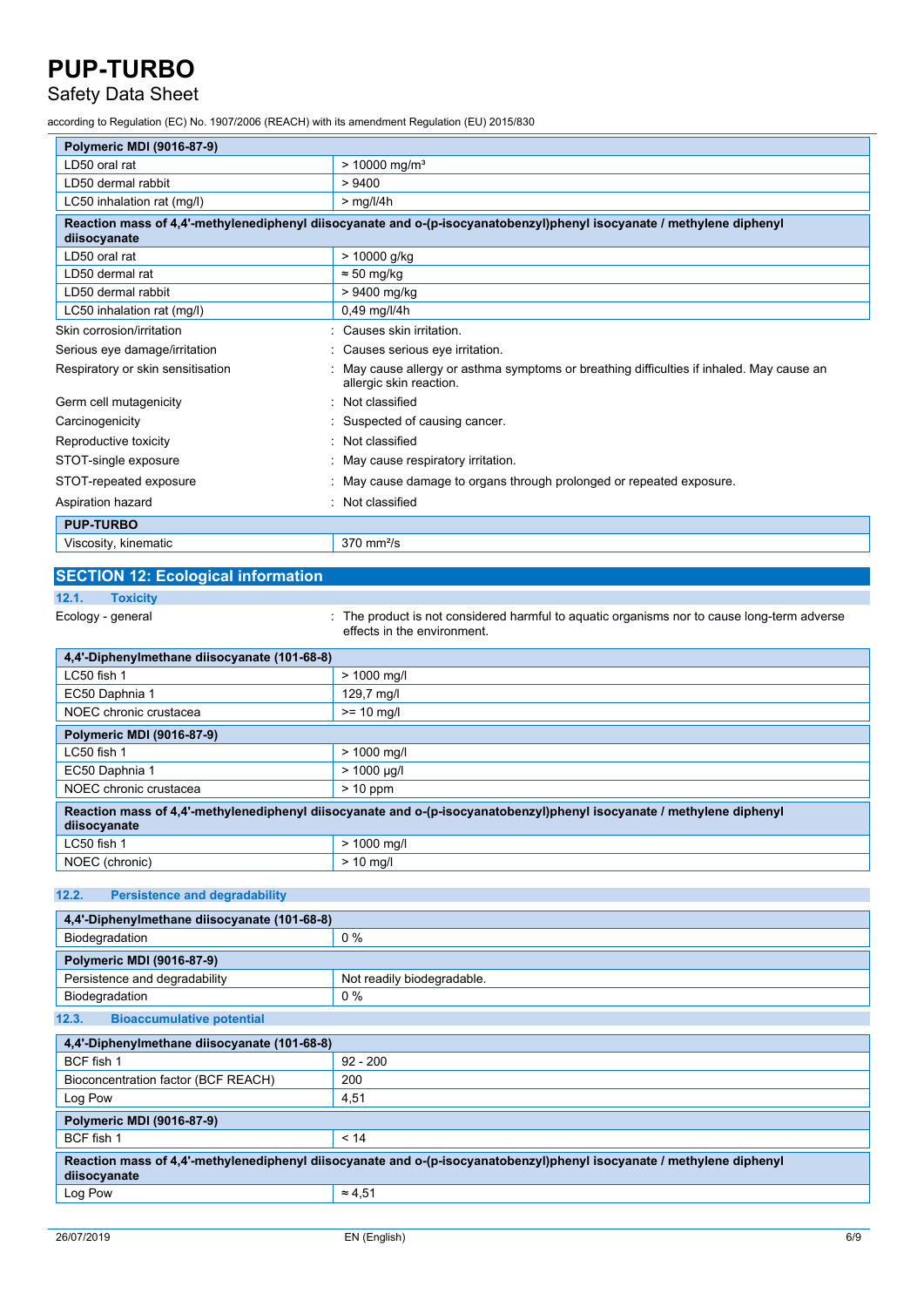### Safety Data Sheet

according to Regulation (EC) No. 1907/2006 (REACH) with its amendment Regulation (EU) 2015/830

| <b>Mobility in soil</b><br>12.4.                         |                                                                                                                                                                                 |
|----------------------------------------------------------|---------------------------------------------------------------------------------------------------------------------------------------------------------------------------------|
| No additional information available                      |                                                                                                                                                                                 |
| <b>Results of PBT and vPvB assessment</b><br>12.5.       |                                                                                                                                                                                 |
| Component                                                |                                                                                                                                                                                 |
| 4,4'-Diphenylmethane diisocyanate (101-68-8)             | This substance/mixture does not meet the PBT criteria of REACH regulation, annex XIII<br>This substance/mixture does not meet the vPvB criteria of REACH regulation, annex XIII |
| 12.6.<br><b>Other adverse effects</b>                    |                                                                                                                                                                                 |
| No additional information available                      |                                                                                                                                                                                 |
| <b>SECTION 13: Disposal considerations</b>               |                                                                                                                                                                                 |
| 13.1.<br><b>Waste treatment methods</b>                  |                                                                                                                                                                                 |
| Waste treatment methods                                  | Dispose of contents/container in accordance with licensed collector's sorting instructions. Do<br>not allow into drains or water courses.                                       |
| Additional information                                   | This material and its container must be disposed of in a safe way.                                                                                                              |
| European List of Waste (LoW) code                        | 08 05 01* - waste isocyanates<br>16 03 05* - organic wastes containing dangerous substances                                                                                     |
| <b>SECTION 14: Transport information</b>                 |                                                                                                                                                                                 |
| In accordance with ADR / RID / IMDG / IATA / ADN         |                                                                                                                                                                                 |
| 14.1.<br><b>UN number</b>                                |                                                                                                                                                                                 |
| Not regulated for transport                              |                                                                                                                                                                                 |
| 14.2.<br><b>UN proper shipping name</b>                  |                                                                                                                                                                                 |
| Proper Shipping Name (ADR)                               | : Not applicable                                                                                                                                                                |
| Proper Shipping Name (IMDG)                              | Not applicable                                                                                                                                                                  |
| Proper Shipping Name (IATA)                              | Not applicable                                                                                                                                                                  |
| Proper Shipping Name (ADN)                               | Not applicable                                                                                                                                                                  |
| Proper Shipping Name (RID)                               | Not applicable                                                                                                                                                                  |
| 14.3.<br><b>Transport hazard class(es)</b><br><b>ADR</b> |                                                                                                                                                                                 |
| Transport hazard class(es) (ADR)                         | : Not applicable                                                                                                                                                                |
| <b>IMDG</b><br>Transport hazard class(es) (IMDG)         | : Not applicable                                                                                                                                                                |
| <b>IATA</b><br>Transport hazard class(es) (IATA)         | : Not applicable                                                                                                                                                                |
| <b>ADN</b><br>Transport hazard class(es) (ADN)           | : Not applicable                                                                                                                                                                |
| <b>RID</b>                                               |                                                                                                                                                                                 |
| Transport hazard class(es) (RID)                         | : Not applicable                                                                                                                                                                |
| 14.4.<br><b>Packing group</b>                            |                                                                                                                                                                                 |
| Packing group (ADR)                                      | Not applicable                                                                                                                                                                  |
| Packing group (IMDG)                                     | Not applicable                                                                                                                                                                  |
| Packing group (IATA)                                     | Not applicable<br>Not applicable                                                                                                                                                |
| Packing group (ADN)                                      | Not applicable                                                                                                                                                                  |
| Packing group (RID)                                      |                                                                                                                                                                                 |
| <b>Environmental hazards</b><br>14.5.                    |                                                                                                                                                                                 |
| Dangerous for the environment                            | : No                                                                                                                                                                            |
| Marine pollutant<br>Other information                    | ÷<br>No<br>No supplementary information available<br>t                                                                                                                          |
|                                                          |                                                                                                                                                                                 |
| <b>Special precautions for user</b><br>14.6.             |                                                                                                                                                                                 |
| - Overland transport                                     |                                                                                                                                                                                 |
| No data available                                        |                                                                                                                                                                                 |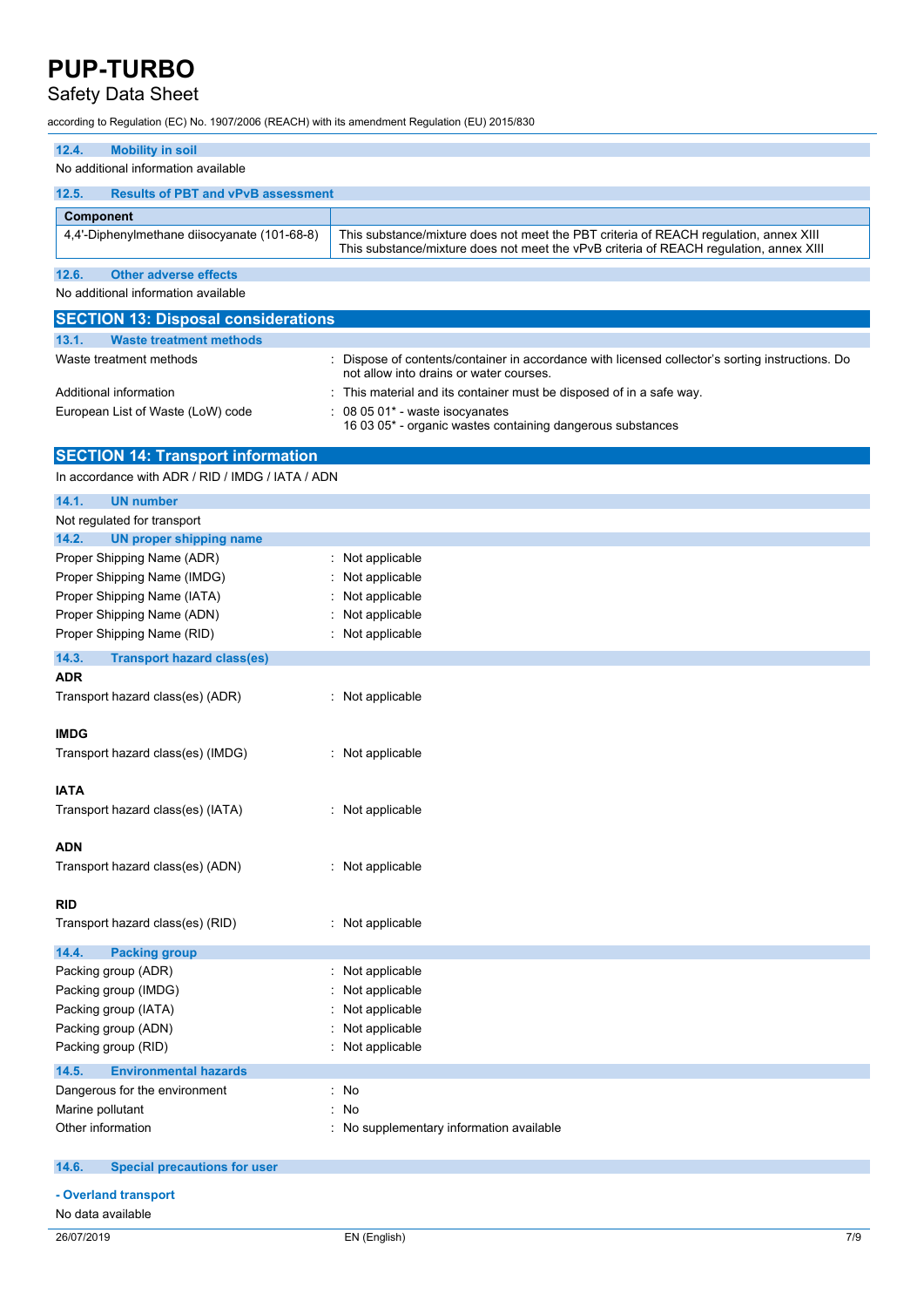## Safety Data Sheet

according to Regulation (EC) No. 1907/2006 (REACH) with its amendment Regulation (EU) 2015/830

| - Transport by sea                                                                   |                                                                                                      |
|--------------------------------------------------------------------------------------|------------------------------------------------------------------------------------------------------|
| No data available                                                                    |                                                                                                      |
| - Air transport                                                                      |                                                                                                      |
| No data available                                                                    |                                                                                                      |
| - Inland waterway transport                                                          |                                                                                                      |
| Carriage prohibited (ADN)                                                            | : No                                                                                                 |
| Not subject to ADN                                                                   | : No                                                                                                 |
| - Rail transport                                                                     |                                                                                                      |
| Carriage prohibited (RID)                                                            | : No                                                                                                 |
| 14.7.                                                                                | Transport in bulk according to Annex II of MARPOL 73/78 and the IBC Code                             |
| Not applicable                                                                       |                                                                                                      |
| <b>SECTION 15: Regulatory information</b>                                            |                                                                                                      |
| 15.1.                                                                                | Safety, health and environmental regulations/legislation specific for the substance or mixture       |
| 15.1.1.<br><b>EU-Regulations</b>                                                     |                                                                                                      |
|                                                                                      |                                                                                                      |
| Contains no REACH substances with Annex XVII restrictions                            |                                                                                                      |
| Contains no substance on the REACH candidate list                                    |                                                                                                      |
| Contains no REACH Annex XIV substances                                               |                                                                                                      |
| 15.1.2.<br><b>National regulations</b>                                               |                                                                                                      |
| Germany                                                                              |                                                                                                      |
| Reference to AwSV                                                                    | Water hazard class (WGK) 3, Highly hazardous to water (Classification according to AwSV,<br>Annex 1) |
| 12th Ordinance Implementing the Federal                                              | : Is not subject of the 12. BlmSchV (Hazardous Incident Ordinance)                                   |
| Immission Control Act - 12. BlmSchV                                                  |                                                                                                      |
|                                                                                      |                                                                                                      |
| <b>Netherlands</b>                                                                   |                                                                                                      |
| SZW-lijst van kankerverwekkende stoffen                                              | : None of the components are listed                                                                  |
| SZW-lijst van mutagene stoffen                                                       | None of the components are listed                                                                    |
| NIET-limitatieve lijst van voor de voortplanting<br>giftige stoffen - Borstvoeding   | None of the components are listed                                                                    |
| NIET-limitatieve lijst van voor de voortplanting<br>giftige stoffen - Vruchtbaarheid | : None of the components are listed                                                                  |
| NIET-limitatieve lijst van voor de voortplanting<br>giftige stoffen - Ontwikkeling   | : None of the components are listed                                                                  |
| <b>Denmark</b>                                                                       |                                                                                                      |
| Recommendations Danish Regulation                                                    | : Young people below the age of 18 years are not allowed to use the product                          |
|                                                                                      | Pregnant/breastfeeding women working with the product must not be in direct contact with the         |
|                                                                                      | product                                                                                              |
| 15.2.<br><b>Chemical safety assessment</b>                                           |                                                                                                      |

No chemical safety assessment has been carried out

### **SECTION 16: Other information**

#### Full text of H- and EUH-statements:

| Acute Tox. 4 (Inhalation)            | Acute toxicity (inhal.), Category 4                                                        |
|--------------------------------------|--------------------------------------------------------------------------------------------|
| Acute Tox. 4 (Inhalation:dust, mist) | Acute toxicity (inhalation:dust, mist) Category 4                                          |
| Carc. 2                              | Carcinogenicity, Category 2                                                                |
| Eye Irrit. 2                         | Serious eye damage/eye irritation, Category 2                                              |
| Resp. Sens. 1                        | Respiratory sensitisation, Category 1                                                      |
| Resp. Sens. 1A                       | Respiratory sensitisation, Category 1A                                                     |
| Skin Irrit, 2                        | Skin corrosion/irritation, Category 2                                                      |
| Skin Sens. 1                         | Skin sensitisation, Category 1                                                             |
| STOT RE 2                            | Specific target organ toxicity - Repeated exposure, Category 2                             |
| STOT SE 3                            | Specific target organ toxicity — Single exposure, Category 3, Respiratory tract irritation |